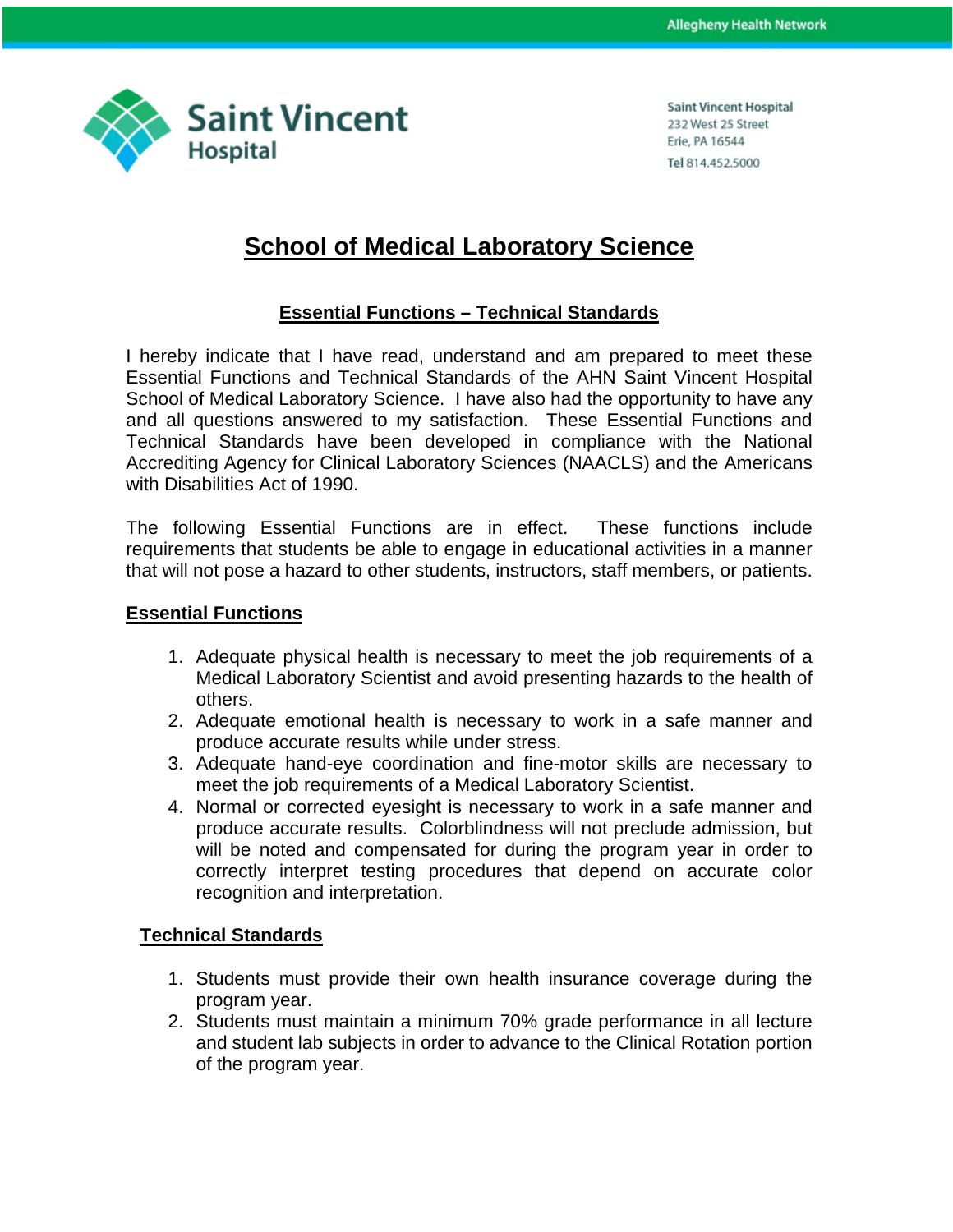

**Saint Vincent Hospital** 232 West 25 Street Erie, PA 16544 Tel 814.452.5000

- 3. Students must maintain a minimum 70% grade performance in all Clinical Rotation Review Examinations in order to complete that part of the program year.
- 4. A nonrefundable deposit of \$500.00 is required of all individuals accepting an offer of admission in order to hold a seat in the upcoming class. This deposit is deducted from the total tuition charge.
- 5. Quarterly tuition payments are suggested. Payment of half the tuition charge prior to the end of January, and of the remaining half prior to the end of June, is acceptable
- 6. If a student withdraws from the School, or is dismissed, tuition payments will be refunded on a monthly basis.
- 7. Textbooks are purchased individually by each student or through Rittenhouse Distributors' Pro Forma Program. Expenses and refund arrangements for textbooks are determined by Rittenhouse policies in effect at the time of purchase.
- 8. Students are personally responsible for paying fees for criminal background checks, child abuse history, and fingerprinting. No refunds are available for these fees.
- 9. Students who complete their undergraduate education in countries where English is not the predominate language must submit results of the TOEFL Examination. Information regarding this examination and its fees is available at toefl.org.
- 10.Students who complete their undergraduate education outside the United States must submit a transcript evaluation indicating individual course grades, grade point average, and credits earned in terms equivalent to those commonly used in the United States. Information and a fee schedule are available at World Education Service, wes.org.
- 11.Students are responsible for the total amounts charged for tuition and textbooks, including any amounts in excess of financial aid received.
- 12.All tuition charges must be paid in full before the student sits for the Final Examination.
- 13.Students interested in working as a MLS in states with licensure must verify that their degree and our program certificate will meet the requirements of the state licensure agency.
- 14.Students must provide their own personal professional liability insurance coverage for the clinical year. Students will be provided a list of approved vendors. The cost of the insurance is modest.